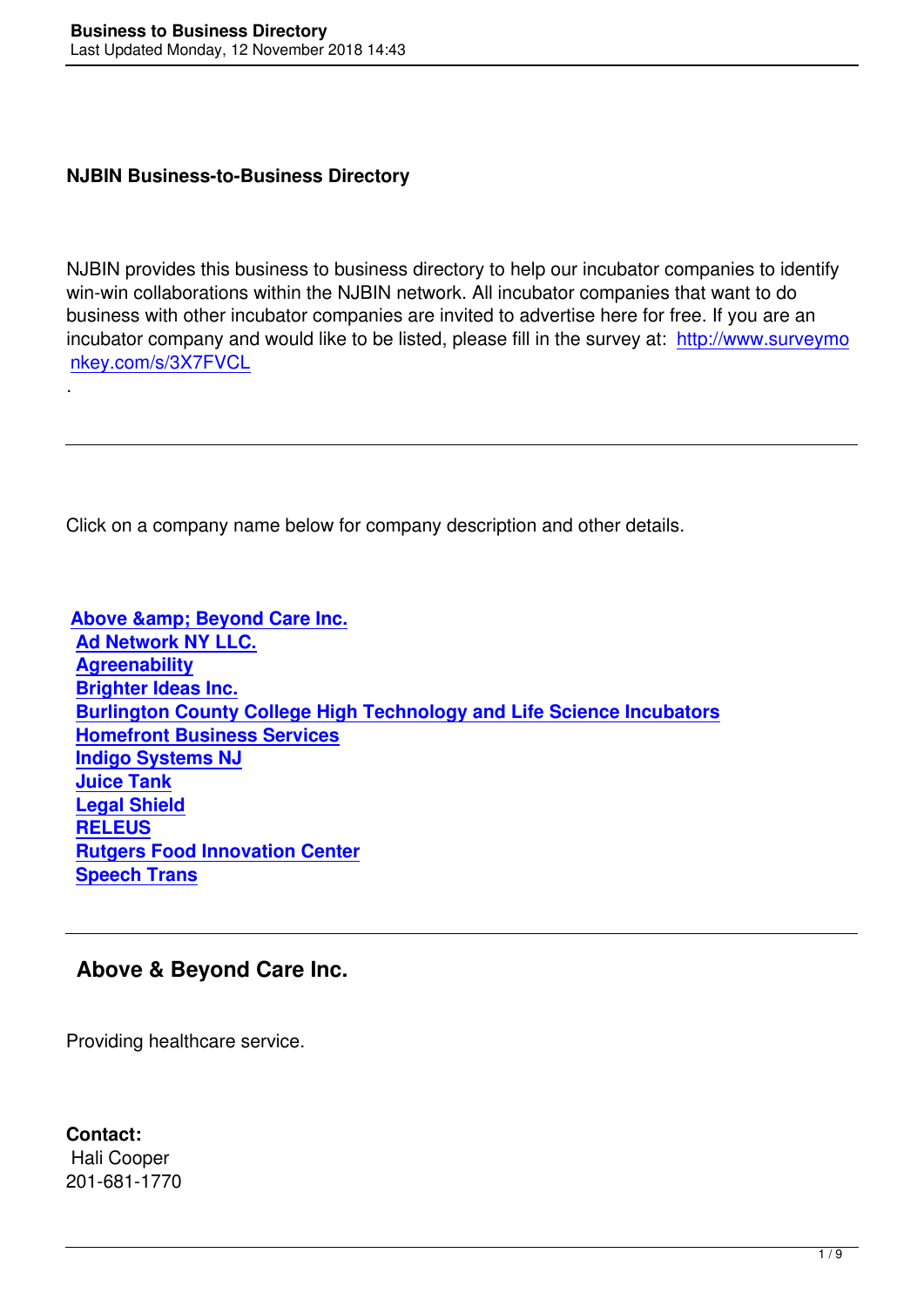#### **Host Incubator:**

Meadowlands Regional Accelerator

## **AD Network NY LLC**

Ad Network NY LLC offers:

- Marketing
- Advertising
- Public Relations
- Special Events
- Social Media
- Creative Administrative Support
- Photography
- Video
- Commercials
- Creative Services such as logo "branding"
- Strategic Business Strategy.

#### **Special Offer** (NJBIN companies only)

 Ad Network NY LLC will extend special offers to NJBIN companies depending on individual company needs. Ad Network understands the needs of small businesses in order to gain exposure and "Branding" to be unique to each business and works with each company on a direct budget basis.

#### **Contact:**

 Andrea DaSilva 201-218-5348 adasilvaartists@aol.com

#### **Website:** http://adnetworkbookings.com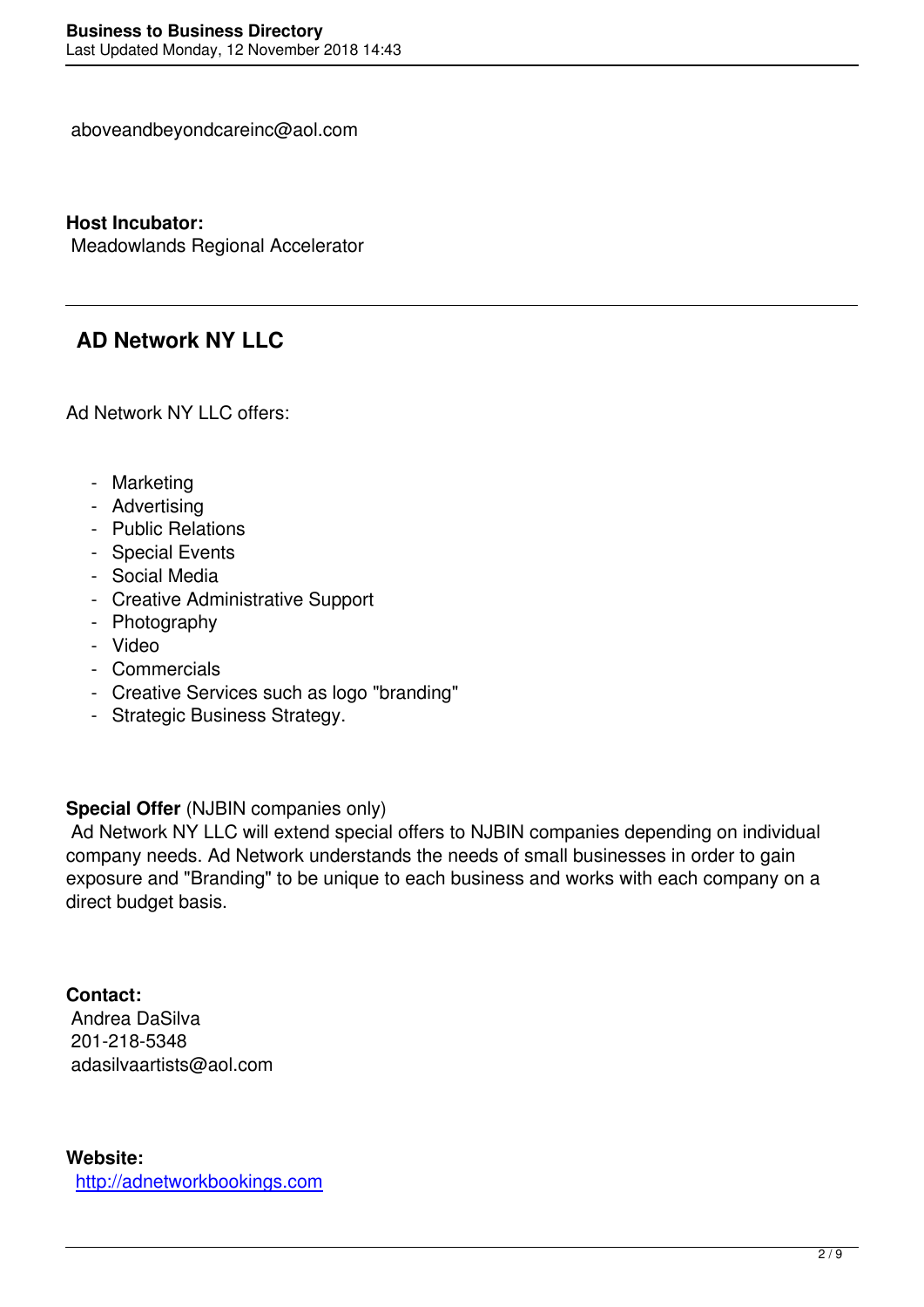**Host Incubator:** Meadowlands Regional Accelerator

# **Agreenability**

Developing high efficiency Geothermal Heat Pump ground loop heat exchanger.

**Contact:** Robert Jensen 845 536 0264 rjensen@agreenability.com

**Website:**  http://www.agreenability.com

**[Host Incubator:](http://www.agreenability.com)** Meadowlands Regional Accelerator

## **Brighter Ideas Inc.**

Brighter Ideas has extensive experience with GFP and protein purification. Their unique methods expedite purification of GFP, antibodies, and other proteins. They have patent licenses for a novel GFP and for a GFP-based "fingerprinting" assay for proteases. The design assays and we offer CMO services.

#### **Special Offer**

 We will provide services in the field of protein purification, both small scale trial runs and moderate scale-up.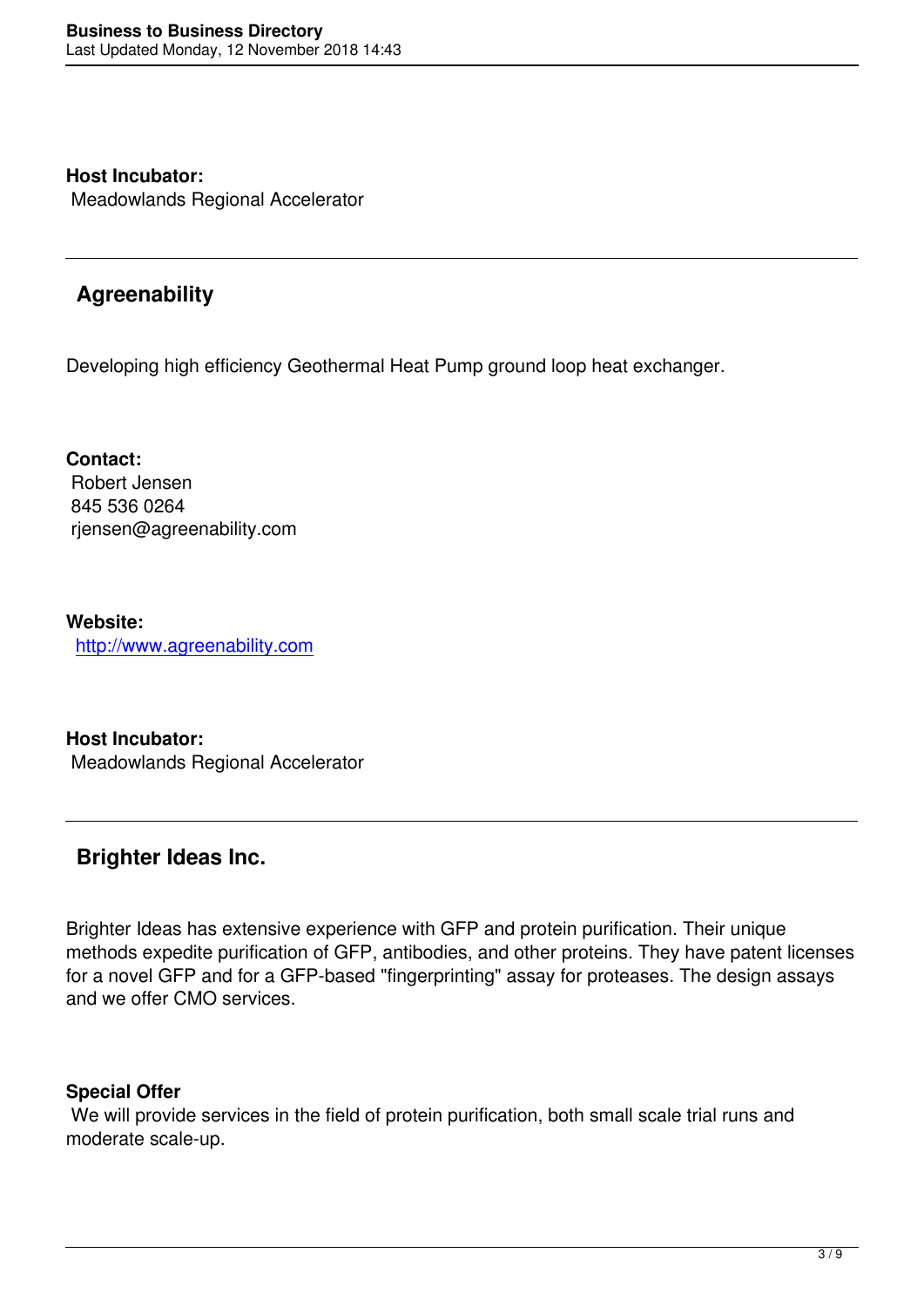**Contact:** Dr. William W. Ward 908-565-6463 wward@brighterideasinc.com

#### **Host Incubator:**

The Commercialization Center for Innovative Technologies

## **Burlington County College High Technology and Life Science Incubators**

Incubators at BCC have been serving entrepreneurs and the small business community since 1998. We help and support life science, technology, startup businesses and virtual clients who are currently operating a business.

**Contact:** Isabel Thompson 856-222-9311 x2800 ithompso@bcc.edu

**Website:** http://incubators.bcc.edu

### **[Homefront Business](http://incubators.bcc.edu) Services**

Business Services helps small businesses to increase profitability by slashing costs. They don't charge a fee unless they actually save money for their clients. So there's no risk.

#### **Special Offer (NJBIN Companies Only)**

Homefront Business Services offers a reduced fee for NJBIN companies.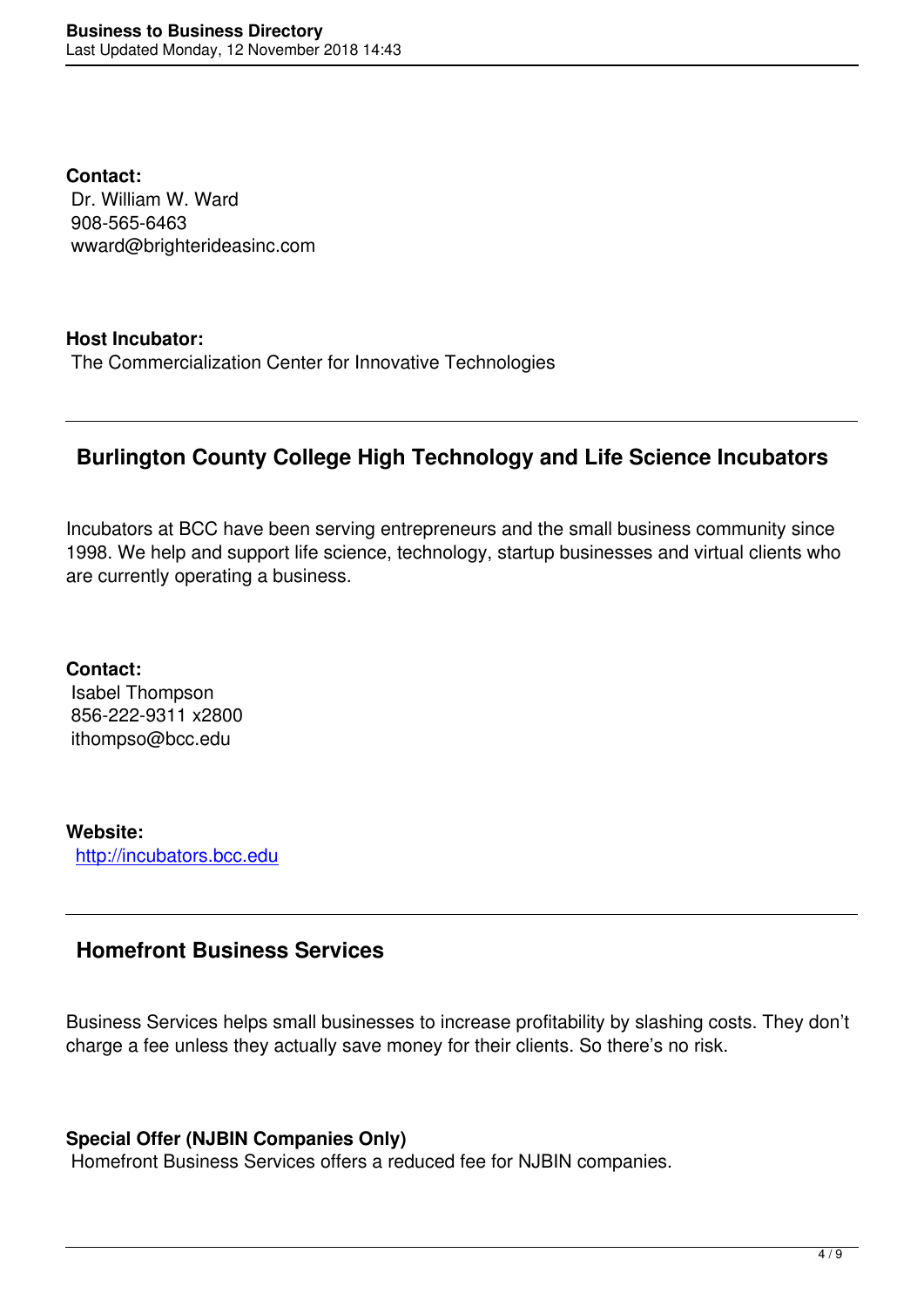**Contact:** Shoum Chakravarti 201-822-5580 shoum@homefrontbusiness.com

#### **Host Incubator:**

Meadowlands Regional Accelerator (graduated)

## **Indigo Systems NJ**

Indigo Systems NJ is an Information Technology Consulting Company that Offers "Total Technology Solutions." Services include:

- Managed IT
- Computer Systems & Networks
- Audio and Visual Systems
- Alarm and Surveillance 24/7-365
- Monitoring Security Systems
- Structured Cabling Point of Sale Systems
- Credit Card Processing Voice-Data Solutions
- Provider Office Copier Leases
- Cabling
- And More!

Indigo Systems NJ offers Prompt and Reliable Services at a Competitive price. They also offer Customized Service Plans for all Technical needs. They service all Business and Residential needs in the Tri- State area, are eager and excited to work with you! 24/7 Support - Same Day Appointments Available - Price Beat Guarantee.

**Special Offer:** 15% Discount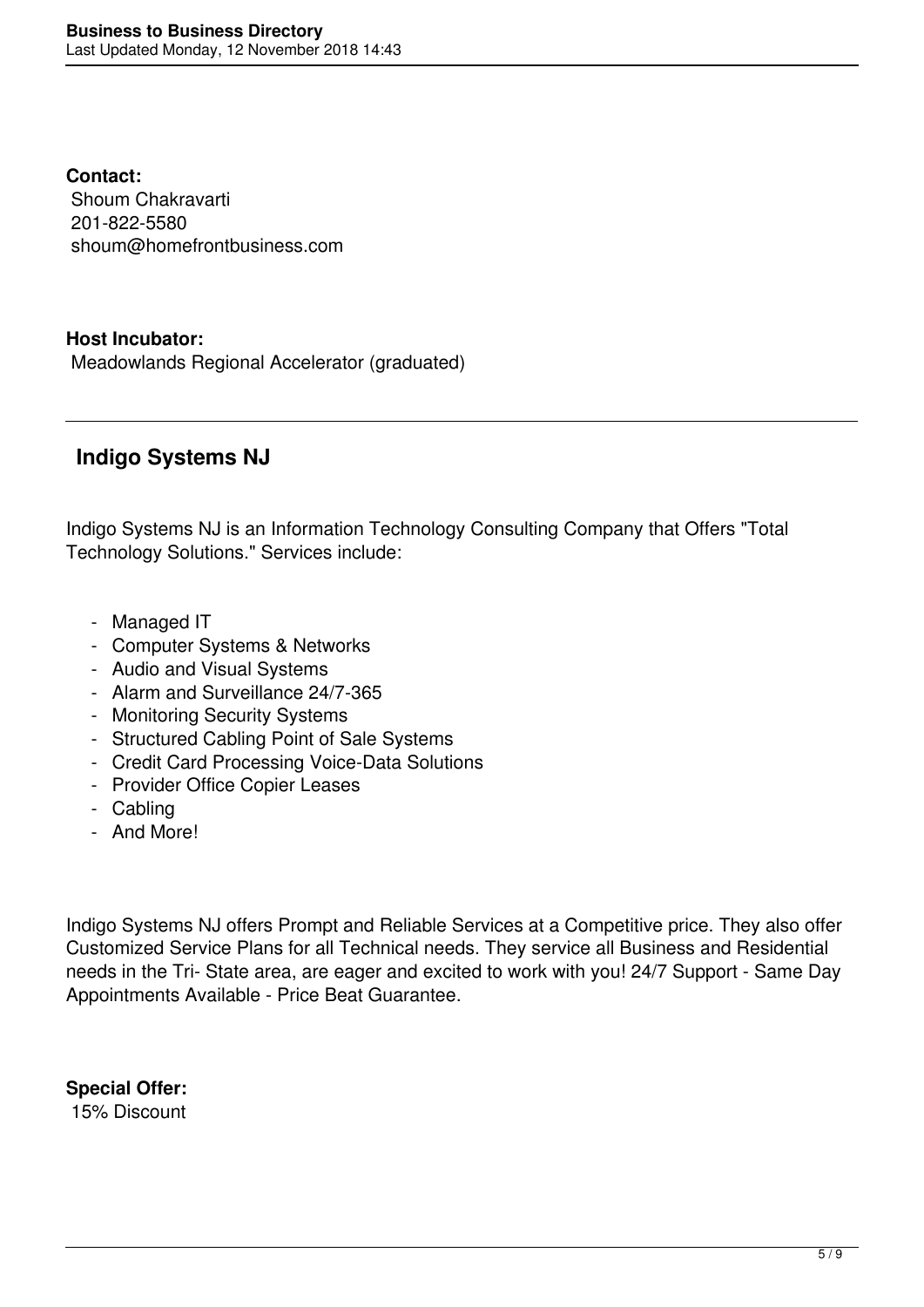**Contact: Demetri**  973-798-2387 demetrip@indigosystemsnj.com

**Website:** www.IndigoSystemsNJ.com

**[Host Incubator:](http://www.IndigoSystemsNJ.com)** Meadowlands Regional Accelerator

# **Juice Tank**

JuiceTank provides an innovative physical and virtual infrastructure that freelancers, entrepreneurs, and creative professionals need to accelerate their startups or small businesses. Don't miss the recurring on-site meetups and special presentations by successful entrepreneurs. Already have a startup, or need funding to start or grow your business? We are actively seeking early stage investment opportunities and are ready to hear you pitch.

**Special Offer** (NJBIN companies only):

JuiceTank operates the largest coworking space in NJ and is offering NJBIN companies special rates on workspaces and event space rentals:

1. Coworking Space - \$200 per person per month (regularly \$250). Special rates for teams.

 2. Private Workstations - \$300 per person per month (regularly \$400). Special rates for teams.

 3. Office Space - private office spaces are available and range from \$550 - \$1500. We will be glad to provide discounted rates to NJBIN companies.

4. Events - inquire for rates (vary based on size, date, and space required). Perfect for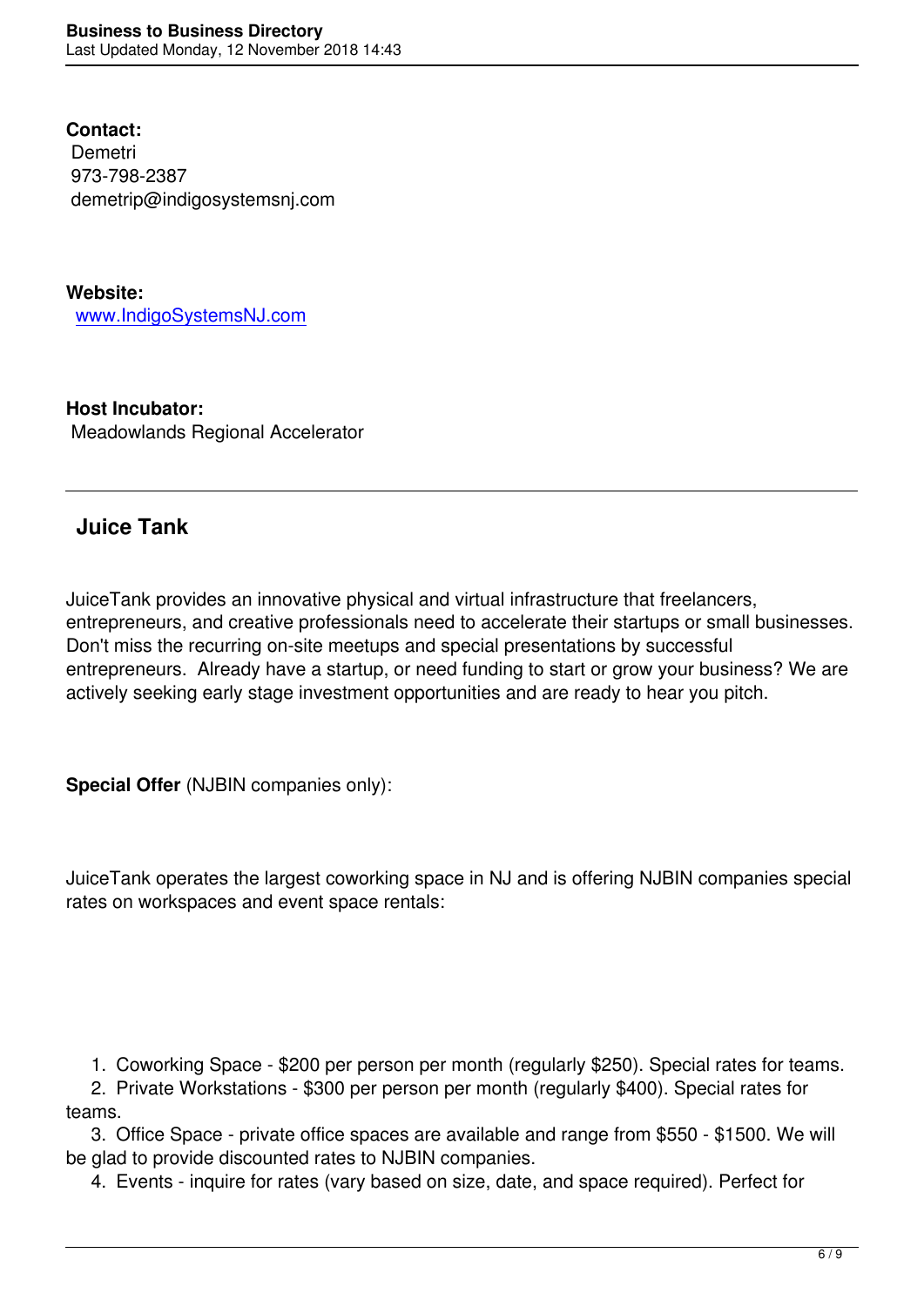meetups, seminars, and workshops for groups of 10 - 150.

**Contact:** Chirag Pate l732-939-0444 charlie@juicetank.com

**Website:**

http://www.juicetank.com

### **[Legal Shield](http://www.juicetank.com)**

Legal Services and Business Consulting

**Special Offer:** Group rates available. Please call for further details.

#### **Contact:**

 Jeffery Dunn 908-616-9662 jefferyndunn@gmail.com

#### **Host Incubator:**

The Incubator inc./The BOSS (Business One Stop Service)

### **RELEUS**

RELEUS is a direct-to-consumer automotive leasing and sales company dedicated to saving consumers and businesses hundreds, at times thousands of dollars on the lease or purchase of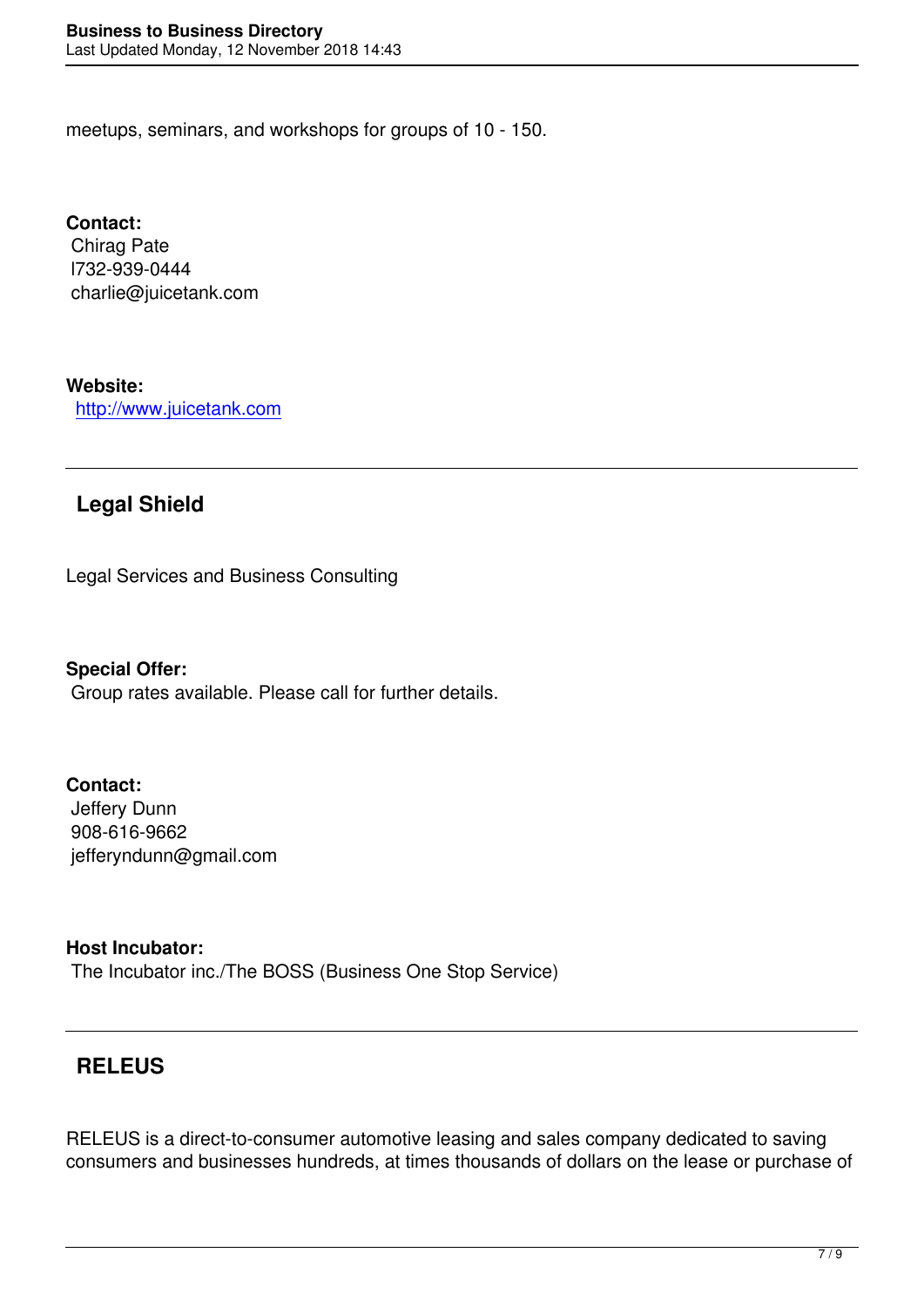latest model vehicles, new and pre-owned, foreign and domestic, in all available trims and colors with best available financing. All new vehicles come with the full manufacturer warranty and may be serviced at any authorized dealer in the country. Pre-owned vehicles are certified and come with extended warranties. RELEUS is making shopping for a new car easy, pleasant and convenient. Skip the dealer and lease or buy new and pre-owned cars, trucks, minivans, SUVs and Sprinters online, by phone, email or text. RELEUS will even deliver the vehicle to your home or place of business!

#### **Special Offer** (for NJBIN companies only)

 FREE scheduled oil changes for life of lease (applies to new vehicles) or 10 FREE oil changes + FREE annual 30 point safety inspection with any purchase, new or certified Pre-owned.

**Contact:** David Releus 646-583-6000 david@releus.com

**Host Incubator:** Meadowlands Regional Accelerator

# **Rutgers Food Innovation Center**

The Rutgers Food Innovation Center provides a broad range of services to help clients advance their food product ideas from concept to commercialization. Our services include product and process development, packaging, shelf-life testing, label and claims support, marketing, food safety consulting and training, professional advancement training, market-ready manufacturing, sensory evaluation and focus group testing. The center also provides a facilitated gateway into the vast resources of Rutgers, The State University of New Jersey.

**Contact:** Sho Islam856-459-1900